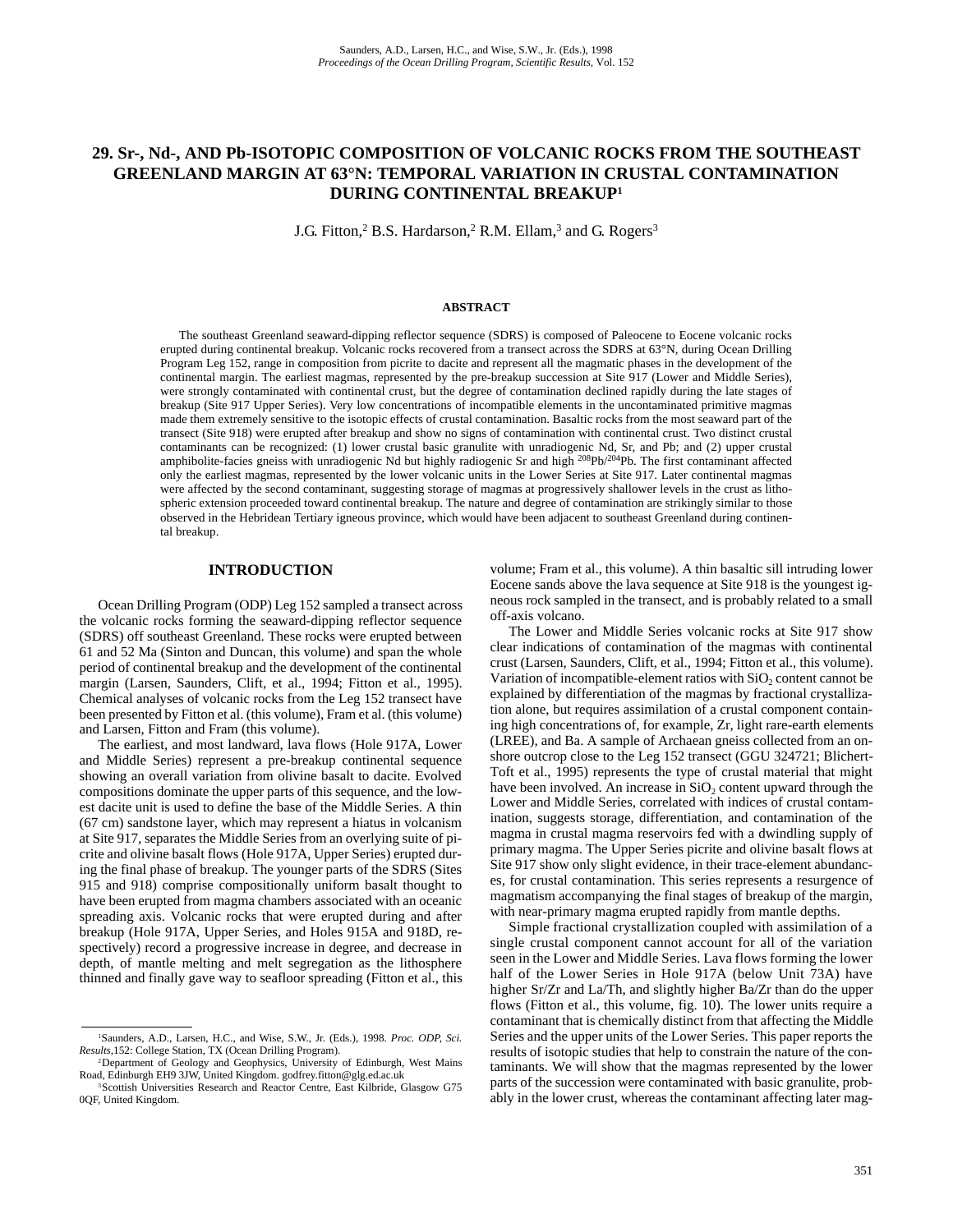mas had isotopic characteristics typical of upper crustal amphibolitefacies gneiss.

# **ANALYTICAL TECHNIQUES**

Sr-, Nd-, and Pb-isotope analyses were conducted at the Scottish Universities Research and Reactor Centre (SURRC), East Kilbride, using aliquots of the same rock powders analyzed by Fitton et al. (this volume). To minimize the effects of alteration on <sup>87</sup>Sr/<sup>86</sup>Sr, the samples were leached in 6M HCl for 6 hr at 170°C, and then washed repeatedly in distilled water before Sr and Nd separation. Leaching for 6 hr was found to give constant  $87Sr/86Sr$ , with no further change on leaching for 24 hr. Sr was separated from samples using standard cation exchange techniques. Nd was purified from the bulk rare-earth elements (REE) fraction from the cation exchange columns using two further columns. First, the REE were separated from Ba by loading the sample onto a column containing 0.25 ml of EiChrom SrSpec ion exchange resin and eluting with  $3M HNO<sub>3</sub>$ , the Ba being retained on the column. Nd was separated from the other REE on a temperaturecontrolled anion exchange column as described by Barbero et al. (1995).

Sr samples were analyzed on a VG 54E thermal ionization mass spectrometer. 87Sr/86Sr was corrected for mass fractionation using  $86Sr/88Sr = 0.1194$ . Repeat analysis of NBS987 Sr standard gave  ${}^{87}Sr/{}^{86}Sr = 0.710219 \pm 26 (2 s.d., n = 9)$ , and all data were normalized to a value of  $87Sr/86Sr = 0.710243$  for this standard. Nd samples were analyzed on a VG Sector 54-30 thermal ionization mass spectrometer in multi-dynamic mode. <sup>143</sup>Nd/<sup>144</sup>Nd was corrected for mass fractionation using  $146Nd/144Nd = 0.7219$ . During the course of this study the SURRC internal JM Nd laboratory standard gave  $143Nd/144Nd =$  $0.511501 \pm 12$  (2 s.d.).

Unleached powder samples were used for Pb-isotope analysis. Pb was separated by using standard HBr-HCl anion exchange techniques, and analyzed on a VG 54E thermal ionization mass spectrometer. The data were corrected for mass fractionation of 0.1% amu<sup>−</sup><sup>1</sup> based on replicate analysis of the NBS 981 standard. External reproducibility of the Pb isotopic ratios is 0.2% (2 s.d.), and analytical blanks were  $<$ 1 ng.

## **RESULTS**

Sr- and Nd-isotope ratios were determined on 32 samples, and most of these were also analyzed for Pb-isotope ratios. Samples are identified by site and unit (defined in Larsen, Saunders, Clift, et al., 1994) and these informal sample numbers are keyed to full ODP designations in Table 1. The isotopic data are reported in Table 2; chemical analyses of the same samples are given in Fitton et al. (this volume).

Variation of 87Sr/86Sr and 143Nd/144Nd in volcanic rocks from the Leg 152 transect is shown in Figure 1. The effects of age-correcting data (to 60 Ma) from the three samples with the highest Rb/Sr (917- 47, -55, and -72) are also shown in this figure. These corrections were based on whole-rock Rb/Sr and Sm/Nd (from Fitton et al., this volume). The other data have not been age corrected because of uncertainties in Rb/Sr in the acid-leached residues. This ratio is likely to be lower than in the whole-rock samples, and age correction would therefore be insignificant in comparison with the measured isotopic range. The isotopic composition (measured and age corrected) of a sample of Archaean gneiss collected on shore, close to the Leg 152 transect (GGU 324721; Blichert-Toft et al., 1995), is also shown on this diagram. Dickin's (1981) estimates of average granulite- and amphibolite-facies Lewisian gneiss, corrected to 60 Ma, are included for comparison. These are believed to represent lower and upper continental crust respectively. Variation of 143Nd/144Nd with stratigraphic position in the SDRS is shown in Figure 2.

**Table 1. Location of samples used in this study.**

| Sample    | Hole, core, section,<br>interval (cm) | Piece          | Depth<br>(mbf) |        | Unit            |
|-----------|---------------------------------------|----------------|----------------|--------|-----------------|
| 915-3     | 915A-24R-2, 60-64                     | 2B             | 198.68         | Lava   | 3               |
| 917-10    | 917A-10R-4, 48-51                     | 2A             | 78.53          | Upper  | 10              |
| 917-14    | 917A-12R-1, 31-36                     | 4A             | 92.31          | Upper  | 14              |
| 917-17    | 917A-13R-5, 120-124                   | 11             | 108.19         | Upper  | 17              |
| 917-26    | 917A-18R-4, 105-109                   | 7B             | 151.04         | Upper  | 26              |
| 917-32B   | 917A-20R-4, 131-134                   | 11             | 170.06         | Upper  | 32B             |
| 917-33    | 917A-21R-3, 126-130                   | 5              | 177.75         | Upper  | 33              |
| 917-34B   | 917A-23R-2, 64-68                     | 15             | 194.01         | Middle | 34 <sub>B</sub> |
| 917-47    | 917A-32R-4, 76-80                     | 10             | 244.82         | Middle | 47              |
| 917-55    | 917A-51R-1, 42-45                     | 10             | 365.42         | Middle | 55              |
| 917-58    | 917A-54R-4, 70-73                     | 1C             | 388.95         | Lower  | 58              |
| 917-60    | 917A-55R-5, 66-70                     | 9Α             | 399.98         | Lower  | 60              |
| 917-61B   | 917A-57R-3, 67-71                     | 1A             | 416.36         | Lower  | 61 <sub>B</sub> |
| 917-62    | 917A-57R-7, 29-32                     | 1 <sub>B</sub> | 421.58         | Lower  | 62              |
| 917-63    | 917A-58R-3, 0-5                       | 1A             | 424.69         | Lower  | 63              |
| 917-68    | 917A-64R-2, 43-47                     | 1 <sub>B</sub> | 472.63         | Lower  | 68              |
| 917-70    | 917A-67R-3, 126-130                   | 6 <sub>B</sub> | 503.69         | Lower  | 70              |
| 917-71    | 917A-69R-2, 123-127                   | $\overline{4}$ | 521.53         | Lower  | 71              |
| 917-72    | 917A-71R-4, 27-31                     | 1 <sup>C</sup> | 542.07         | Lower  | 72              |
| 917-73A   | 917A-72R-1, 53-57                     | 3D             | 547.83         | Lower  | 73A             |
| 917-74A   | 917A-74R-1, 41-48                     | <b>8A</b>      | 567.11         | Lower  | 74A             |
| 917-78    | 917A-79R-2, 75-79                     | 1 <sub>D</sub> | 607.19         | Lower  | 78              |
| 917-81B   | 917A-81R-4, 54-58                     | 6              | 629.32         | Lower  | 81 <sub>B</sub> |
| 917-88    | 917A-96R-1, 110-114                   | 10A            | 760.50         | Lower  | 88              |
| 917-89    | 917A-97R-2, 11-15                     | 1A             | 770.36         | Lower  | 89              |
| 917-90    | 917A-99R-2, 60-64                     | 1 <sub>D</sub> | 790.37         | Lower  | 90              |
| 918-1     | 918D-94R-1, 80-84                     | 4D             | 1176.20        | Sill   | 1               |
| 918-8B    | 918D-101R-4, 96-100                   | 12             | 1226.65        | Lava   | 8 <sub>B</sub>  |
| 918-12Bi  | 918D-107R-2, 92-96                    | 12B            | 1259.58        | Lava   | 12B             |
| 918-12Bii | 918D-108R-1, 42-46                    | 2B             | 1262.62        | Lava   | 12B             |
| 918-13B   | 918D-109R-3, 50-54                    | 5              | 1270.15        | Lava   | 13B             |
| 918-15    | 918D-111R-3, 77-81                    | 9 <sub>B</sub> | 1285.12        | Lava   | 15              |

Several significant features of the isotopic data can be seen on Figures 1 and 2. First, the post-breakup lavas collected from Hole 918D form a tight cluster with  $^{143}Nd/^{144}Nd > 0.5130$ , values comparable with those from the most depleted basalts in Iceland (Hémond et al., 1993) and some normal mid-ocean-ridge basalt (N-MORB) samples from the Atlantic (Ito et al., 1987). The small but significant range in 87Sr/86Sr in the Site 918 samples may be due to the effects of alteration. Most of the samples from the Upper Series at Site 917, two samples from the Lower Series, and the sill from Site 918 also have high  $143Nd/144Nd$  and low  $87Sr/86Sr$ . Second, the lower units of the Lower Series (below Unit 73A; Fig. 2) plot along a trend to low  $^{143}$ Nd/ $^{144}$ Nd at nearly constant 87Sr/86Sr, toward the isotopic composition of average granulite-facies Lewisian gneiss (Fig. 1). And third, some of the Lower Series lavas (LSb on Figs. 1, 2), the three Middle Series samples, one sample from the Upper Series, and the sample from Hole 915A, all plot on a trend to low  $143Nd/144Nd$  and high  $87Sr/86Sr$ , consistent with assimilation of material similar to the gneiss sample 324721 and Dickin's (1981) average amphibolite-facies Lewisian gneiss. The LSb samples are from a group of lava flows toward the top of the Lower Series at Site 917, and are chemically distinct from the other Lower Series flows (LSa) in having high Nb/Zr (Fitton et al., this volume). Three LSa flows from the upper part of the Lower Series (Fig. 2) plot between the two trends on Figure 1.

Lead-isotope variation is shown in Figures 3 and 4. These diagrams include data from Icelandic basalt (see Fig. 3 caption for data sources), Precambrian basement rocks of East Greenland (Leeman et al., 1976) and southeast Greenland (Taylor et al., 1992; Kalsbeek et al., 1993), and Dickin's (1981) estimates of the isotopic composition of average granulite- and amphibolite-facies Lewisian gneiss. Samples from Hole 918D and most samples from the Upper Series in Hole 917A plot close to the Iceland data on both diagrams, as would be expected from the low 87Sr/86Sr and high 143Nd/144Nd in these samples (Fig. 1). The other samples define a tight linear trend toward very unradiogenic Pb on a 207Pb/204Pb vs. 206Pb/204Pb diagram (Fig. 3), implying contamination of the magma with Archaean crust. The crustal component, however, must be more unradiogenic in 207Pb/204Pb than any of the samples of Archaean crust shown in Figure 3. On a <sup>208</sup>Pb/<sup>204</sup>Pb vs. <sup>206</sup>Pb/<sup>204</sup>Pb diagram (Fig. 4) the data are more scattered, with the Middle and Upper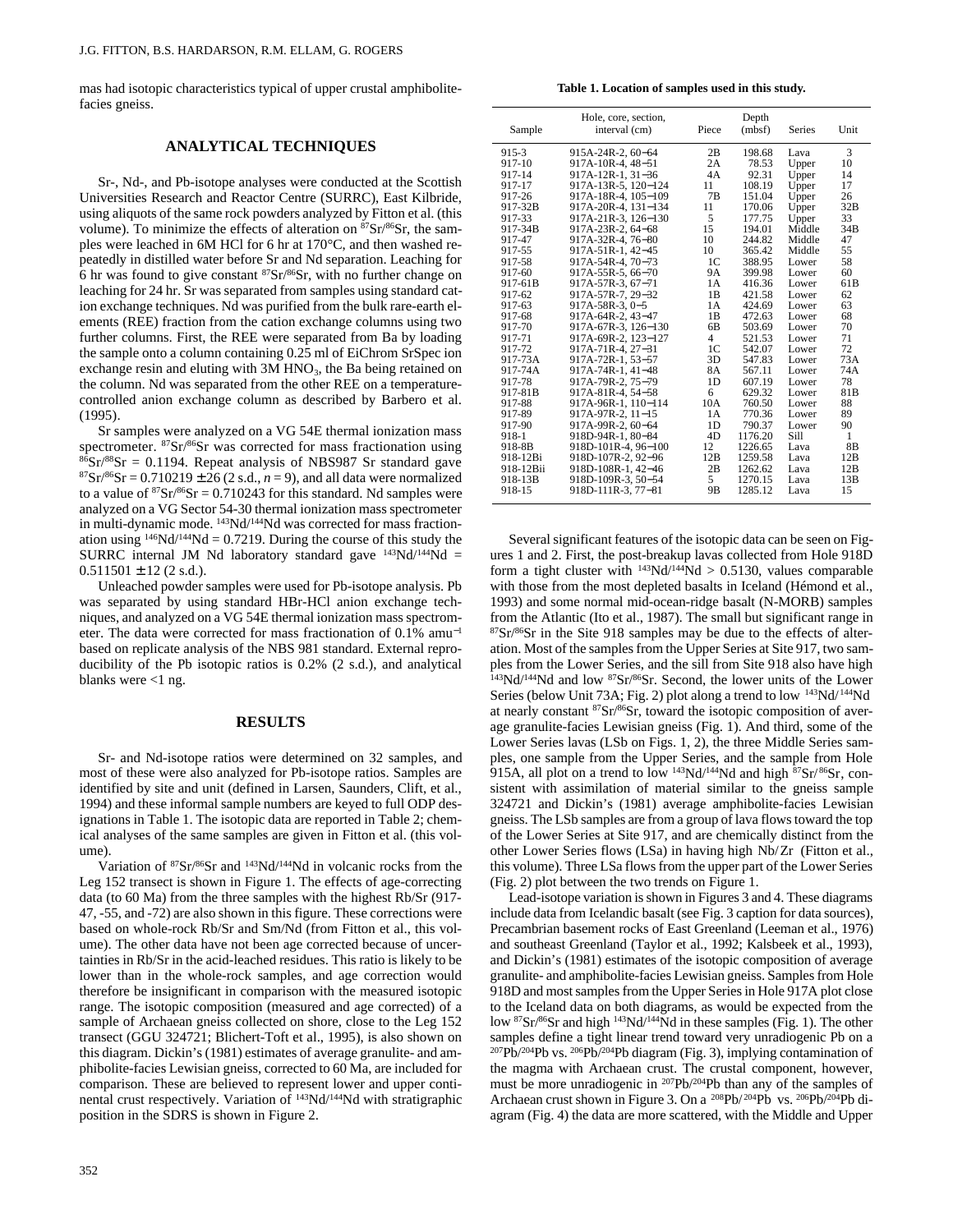| Sample    | Series | ${}^{87}Sr/{}^{86}Sr$ | 2 se | 143Nd/144Nd | 2 se | 206Pb/204Pb | 2 se           | 207Ph/204Ph | 2 se           | 208Ph/204Ph | 2 se |
|-----------|--------|-----------------------|------|-------------|------|-------------|----------------|-------------|----------------|-------------|------|
| $915 - 3$ | Lava   | 0.703669              | 46   | 0.512878    | 12   | 17.228      | 20             | 15.381      | 22             | 37.575      | 51   |
| 917-10    | Upper  | 0.702992              | 40   | 0.513111    | 9    | 17.688      | 6              | 15.494      | 8              | 37.541      | 19   |
| 917-14    | Upper  | 0.703201              | 20   | 0.513035    | 7    | 16.832      | 10             | 15.268      | 12             | 37.381      | 20   |
| 917-17    | Upper  | 0.704055              | 20   | 0.512613    | 6    | 15.433      | 9              | 14.826      | 12             | 37.114      | 27   |
| 917-26    | Upper  | 0.702993              | 23   | 0.513077    | 7    |             |                |             |                |             |      |
| 917-32B   | Upper  | 0.702997              | 29   | 0.513058    | 16   | 17.760      | 15             | 15.480      | 14             | 37.530      | 30   |
| 917-33    | Upper  | 0.703604              | 24   | 0.513085    | 6    | 17.941      | 5              | 15.396      | 5              | 37.494      | 11   |
| 917-34B   | Middle | 0.713970              | 31   | 0.511881    | 6    | 16.276      | 10             | 14.976      | 18             | 38.335      | 36   |
| 917-47    | Middle | 0.710495              | 28   | 0.510887    | 7    | 13.684      | 8              | 14.470      | 7              | 35.673      | 20   |
| 917-55    | Middle | 0.706540              | 27   | 0.511268    | 7    | 13.757      | 6              | 14.467      | 8              | 34.749      | 21   |
| 917-58    | Lower  | 0.703876              | 12   | 0.512121    | 9    |             |                |             |                |             |      |
| 917-60    | Lower* | 0.703299              | 24   | 0.512975    | 8    |             |                |             |                |             |      |
| 917-61B   | Lower* | 0.703909              | 39   | 0.512886    | 12   | 17.625      | 12             | 15.416      | 15             | 37.675      | 27   |
| 917-62    | Lower* | 0.703922              | 29   | 0.512841    | 7    |             |                |             |                |             |      |
| 917-63    | Lower  | 0.703652              | 40   | 0.512240    | 8    | 14.781      | 11             | 14.715      | 11             | 35.126      | 21   |
| 917-68    | Lower* | 0.704280              | 23   | 0.512731    | 8    |             |                |             |                |             |      |
| 917-70    | Lower* | 0.704242              | 32   | 0.512304    | 8    |             |                |             |                |             |      |
| 917-71    | Lower  | 0.703559              | 31   | 0.512001    | 9    |             |                |             |                |             |      |
| 917-72    | Lower* | 0.704579              | 23   | 0.512650    | 6    | 17.773      | 5              | 15.243      | 4              | 37.926      | 13   |
| 917-73A   | Lower  | 0.703111              | 33   | 0.513113    | 8    | 17.625      | 9              | 15.446      | 9              | 37.541      | 22   |
| 917-74A   | Lower  | 0.703180              | 38   | 0.511434    | 6    | 13.768      | $\overline{3}$ | 14.439      | 12             | 33.649      | 28   |
| 917-78    | Lower  | 0.703375              | 38   | 0.511559    | 5    |             |                |             |                |             |      |
| 917-81B   | Lower  | 0.702701              | 22   | 0.511859    | 15   | 14.132      | $\frac{5}{3}$  | 14.558      | $\tau$         | 33.960      | 18   |
| 917-88    | Lower  | 0.702968              | 31   | 0.511493    | 9    | 16.045      |                | 15.049      | $\overline{4}$ | 36.809      | 10   |
| 917-89    | Lower  | 0.702773              | 27   | 0.512018    | 6    |             |                |             |                |             |      |
| 917-90    | Lower  | 0.702822              | 30   | 0.511886    | 7    | 14.402      | 3              | 14.646      | $\overline{4}$ | 34.165      | 11   |
| 918-1     | Sill   | 0.702997              | 28   | 0.512941    | 6    | 18.140      | $\overline{7}$ | 15.440      | 8              | 38.056      | 17   |
| 918-8B    | Lava   | 0.703734              | 29   | 0.513065    | 6    |             |                |             |                |             |      |
| 918-12B.1 | Lava   | 0.703023              | 31   | 0.513134    | 8    | 17.789      | 23             | 15.582      | 27             | 37.650      | 77   |
| 918-12B.2 | Lava   | 0.703048              | 23   | 0.513129    | 7    |             |                |             |                |             |      |
| 918-13B   | Lava   | 0.703003              | 20   | 0.513076    | 7    |             |                |             |                |             |      |
| 918-15    | Lava   | 0.702966              | 34   | 0.513054    | 8    | 17.889      | 7              | 15.486      | 7              | 37.864      | 16   |
|           |        |                       |      |             |      |             |                |             |                |             |      |

**Table 2. Isotopic data for volcanic rocks from Leg 152.**

Note: \* = samples from the high-Nb/Zr group (LSb) of the Lower Series. The other Lower Series samples belong to the low-Nb/Zr group (LSa).



Figure 1. Variation of <sup>143</sup>Nd/<sup>144</sup>Nd and <sup>87</sup>Sr/<sup>86</sup>Sr in volcanic rock samples recovered during Leg 152. Data for the three most evolved samples (Rb/Sr> 0.07) have been age corrected to 60 Ma (corrected and uncorrected data points joined by tie lines), but data for the other samples are uncorrected. The bulk-earth isotopic composition at 60 Ma (+) is shown for reference. Samples from Site 917 are divided into Lower (LS), Middle (MS), and Upper Series (US), and the Lower Series is subdivided into low-Nb/Zr (LSa) and high-Nb/Zr (LSb) flows (Fitton et al., this volume). The elliptical field encloses data points representing samples from the lower part of the Lower Series at Site 917 (below Unit 73A), the oldest volcanic rocks recovered from the transect. Arrows show the change in isotopic composition upward through the Middle Series succession. Points labelled 324721 represent agecorrected and uncorrected data from a sample of gneiss collected onshore, close to the Leg 152 transect (Blichert-Toft et al., 1995). Average compositions, corrected to 60 Ma, of granulite- (G) and amphibolite-facies (A) Lewisian gneiss (from Dickin, 1981) are shown for comparison.



#### **<sup>143</sup>**Nd/**144**Nd

Figure 2. Stratigraphic variation of 143Nd/144Nd in volcanic rock samples recovered from the Leg 152 transect (sample identification as in Fig. 1). Data from the three sites are stacked to form a temporal and geographic sequence from the oldest and most landward at the bottom, to the youngest and most seaward at the top. The volcanic sequences plotted for Sites 917 and 918 represent 770 m and 126 m of vertical section, respectively.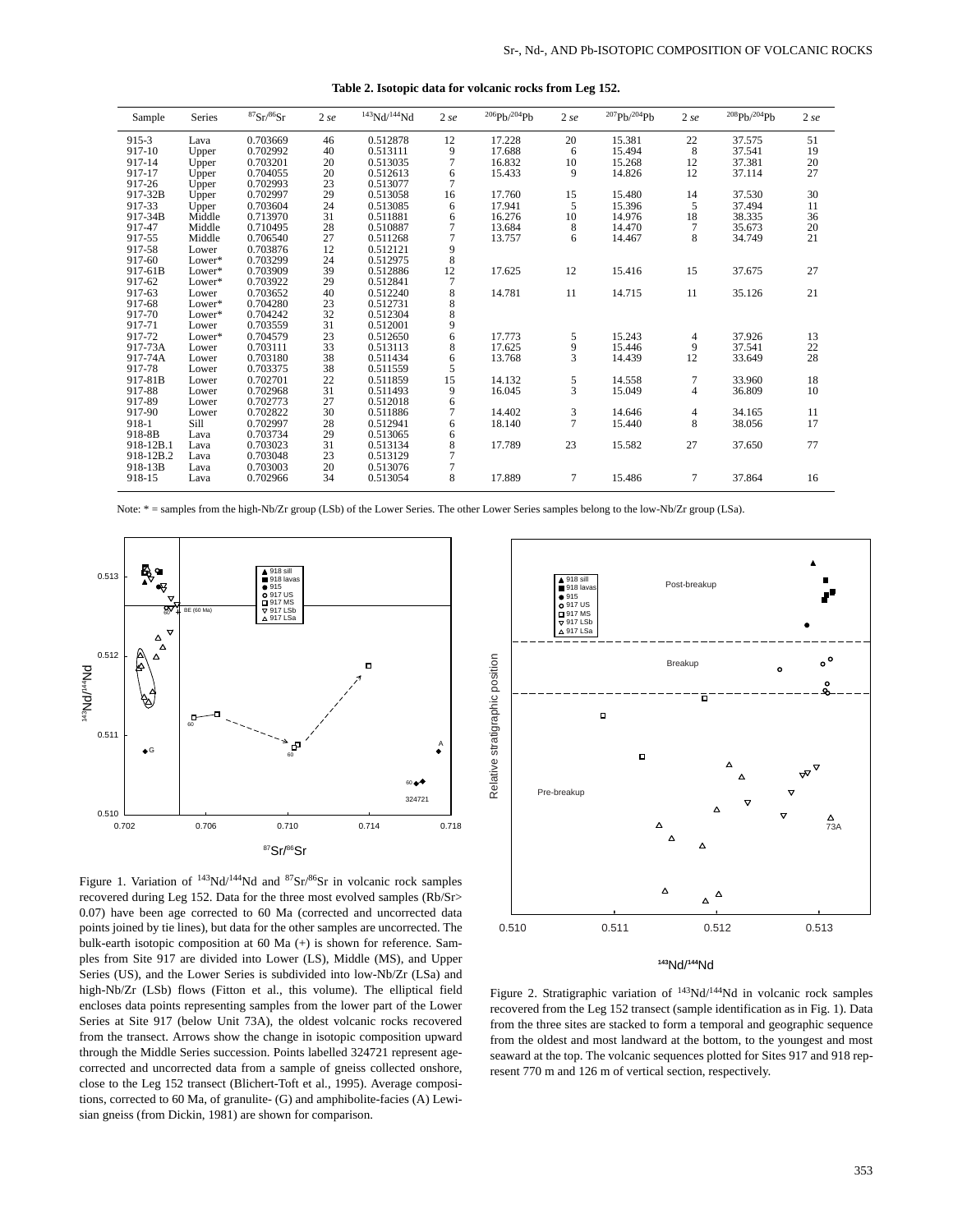

Figure 3. 207Pb/204Pb vs. 206Pb/204Pb in volcanic rock samples recovered from the Leg 152 transect (sample identification as in Fig. 1). The data have not been age corrected. The isotopic composition of Pb in volcanic rocks from Iceland (gray circles; data from Cohen and O'Nions, 1982; Elliott et al., 1991; Furman et al., 1991; Hards et al., 1995; Park, 1990; Sun and Jahn, 1975; Sun et al., 1975; B.S. Hardarson and R.M. Ellam, unpubl. data), and in Archaean basement rocks (gray triangles) from East Greenland (Leeman et al., 1976) and southeast Greenland (Kalsbeek et al., 1993; Taylor et al., 1992) are shown for comparison. The average compositions of granulite- (G) and amphibolite-facies (A) Lewisian gneiss (from Dickin, 1981) are also shown. Single-stage Pb growth curves ( $\mu = {}^{238}U/{}^{204}Pb$ ) and isochrons are plotted for reference.



Figure 4. 208Pb/204Pb vs. 206Pb/204Pb in volcanic rock samples recovered from the Leg 152 transect (sample identification as in Fig. 1). The data have not been age corrected. The isotopic composition of Pb in volcanic rocks from Iceland (gray circles), Archaean basement rocks from East and southeast Greenland (gray triangles), and the average composition of granulite- (G) and amphibolite-facies (A) Lewisian gneiss are shown for comparison (data sources as in Fig. 3). Single-stage growth curves for  $^{232}Th/^{204}Pb$  (ω) = 30, 35, and 40, all with <sup>238</sup>U/<sup>204</sup>Pb ( $\mu$ ) = 8, are included for reference.

Series samples having more radiogenic <sup>208</sup>Pb/<sup>204</sup>Pb, relative to  $206Pb/204Pb$ , than the Lower Series samples.

## **DISCUSSION**

Volcanic rocks erupted during breakup of the southeast Greenland margin show clear isotopic and elemental evidence for contamination of the magma, probably with continental crust. Contamination is most obvious in the pre-breakup volcanic rocks (Lower and Middle Series at Site 917) and falls off rapidly during the final stages of breakup (Fig. 2). This pattern of contamination resembles that described by Holm (1988) in the onshore Tertiary lavas of East Greenland, where the earliest lavas in the succession (the Vandfaldsdalen Formation) are the most contaminated. Holm (1988) used isotopic and elemental variation to argue that the magmas were contaminated with lithospheric mantle and that contamination from continental crust was of minor importance. The principal criteria used by Holm (1988) were apparent isotopic and chemical dissimilarities between the contaminants and local basement rocks, and the lack of a clear correlation between degree of differentiation and isotopic composition of the lavas. A lithospheric mantle source was inferred essentially by default.

The volcanic rocks analyzed in the present study show a much larger range of isotope ratios than do those analyzed by Holm (1988), and the effects of contamination are more clearly defined as a consequence. This probably reflects the more depleted character of the primitive magmas (Fitton et al., this volume), which made them more susceptible to the effects of contamination. It is clear from Figures 1, 3, and 4 that contamination with crustal rocks could explain the isotopic variation. Further evidence that continental crust was the principal contaminant comes from correlations between isotope ratios, indices of differentiation (e.g.,  $SiO<sub>2</sub>$  content), and indices of contamination (e.g., incompatible trace-element ratios; Fitton et al., this volume). Figure 5 shows the correlation between  $^{143}Nd/^{144}Nd$  and  $SiO<sub>2</sub>$ content for the Leg 152 volcanic rocks. The most evolved rocks are also the most contaminated, as would be expected from storage and differentiation of magma in crustal magma reservoirs.



Figure 5.  $143Nd/144Nd$  vs.  $SiO<sub>2</sub>$  (wt%) in volcanic rock samples recovered from the Leg 152 transect (sample identification as in Fig. 1). The field encloses data points representing samples from the lower part of the Lower Series at Site 917 (below Unit 73A), the oldest volcanic rocks recovered from the transect.  $SiO<sub>2</sub>$  data, recalculated on a volatile-free basis with all Fe as FeO, are from Fitton et al. (this volume).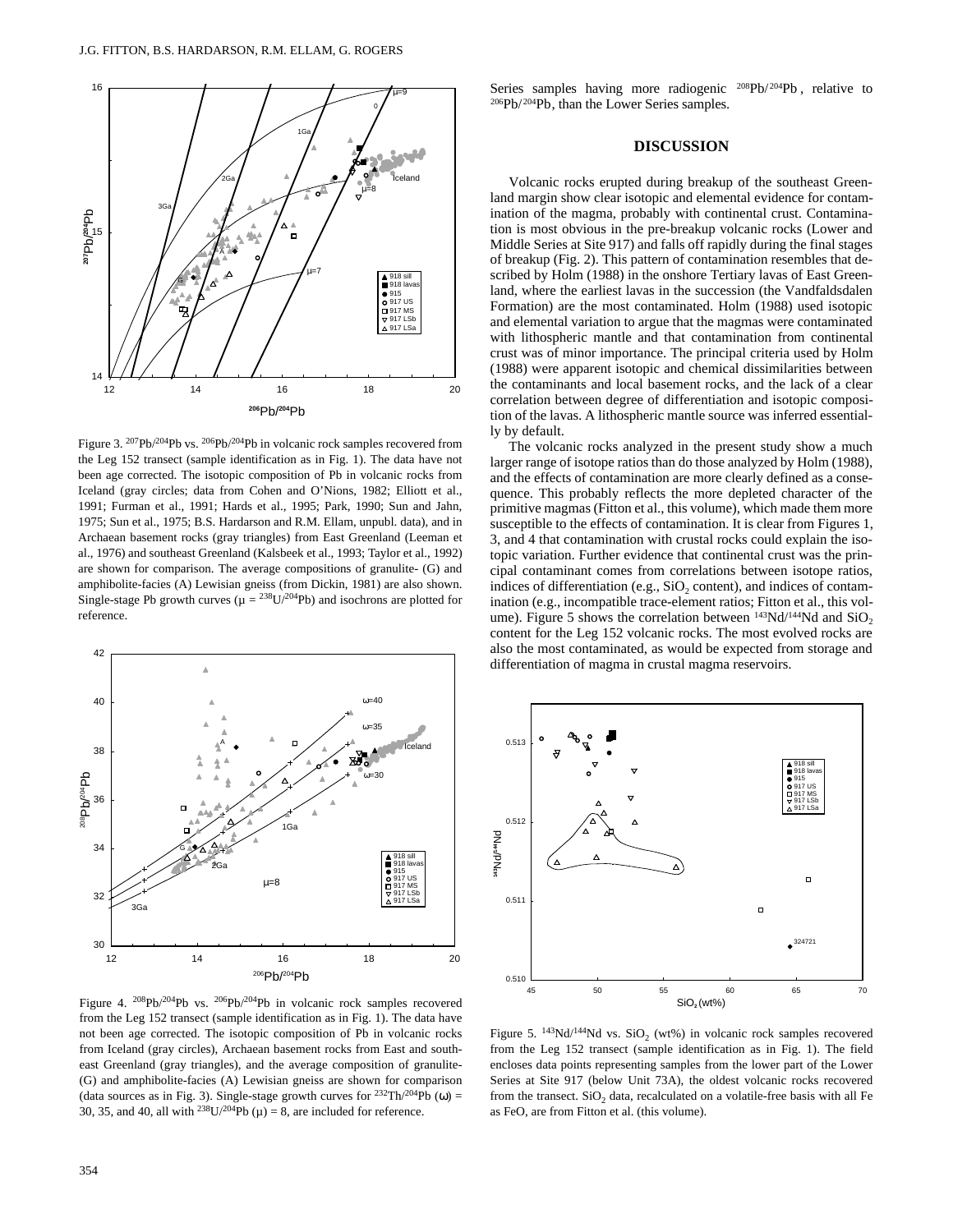At least two different contaminants must have been involved in the evolution of the southeast Greenland SDRS magmas. The first of these, which affected the six analyzed samples from the lower part of the Lower Series at Site 917 (below Unit 73A, Fig. 2), has low  $87$ Sr/ $86$ Sr,  $143$ Nd/ $144$ Nd,  $206$ Pb/ $204$ Pb,  $207$ Pb/ $204$ Pb, and  $208$ Pb/ $204$ Pb. These six samples define distinct fields on Figures 1 and 5, and show no correlation between  $^{143}Nd/^{144}Nd$  and  $SiO<sub>2</sub>$  content (Fig. 5). The contaminant in these units *could* be lithospheric mantle, though its inferred isotopic and chemical characteristics are more consistent with lower crustal basic granulite. Evidence that continental crust, rather than lithospheric mantle, dominates the contaminant in these six samples is provided by their Pb-isotope ratios, with <sup>206</sup>Pb/<sup>204</sup>Pb as low as 13.77 in sample 917-74A. Such extreme compositions have never been reported from mantle xenoliths, nor from lamproites or other basic igneous rocks thought to originate within the subcontinental lithospheric mantle. Lamproite, kimberlite, ultramafic lamprophyre, and carbonatite occurrences are widespread in West Greenland, and some of these rocks probably had a lithospheric mantle source (Larsen and Rex, 1992). Some mid-Proterozoic lamproites from West Greenland have extremely unradiogenic Pb, which may reflect the isotopic composition of their mantle source (Nelson, 1989), but even the *initial*  $^{206}Pb/^{204}Pb$  of these rocks is not as low as that in sample 917-74A. Although it seems inevitable that the early SDRS magmas interacted with lithospheric mantle, the effects of this have almost certainly been swamped by the effects of crustal contamination.

Unit 73A in the Lower Series (Fig. 2) shows no evidence for contamination in its Sr-, Nd-, and Pb-isotope ratios (sample 917-73A, Table 2), and heralds a significant change in the nature of the contaminant. Units higher in the Lower Series represent magmas contaminated by crust with distinctly more-radiogenic Sr (Fig. 1). The change in the character of the contaminant above Unit 73A is also seen in the chemical composition of the lava flows of the Lower Series. Flows above Unit 73A have lower Sr/Zr, Ba/Zr, and La/Th than do flows lower in the succession (Fitton et al., this volume, fig. 10). A good negative correlation between  $^{143}Nd/^{144}Nd$  and  $SiO<sub>2</sub>$  in these rocks (Fig. 5) provides strong evidence for contamination with silicic crust.

The transition from a low-87Sr/86Sr to a high-87Sr/86Sr contaminant occurred progressively from the lowest flows of the Lower Series through the Middle Series (Fig. 1). A large increase in  $87Sr/86Sr$  with time is shown by the three analyzed Middle Series samples, collected from one of the lowest units (917-55), the central part (917-47), and the topmost unit (917-34B) of the series, respectively. Some of the olivine basalt and picrite flows of the Upper Series at Site 917, and the post-breakup lava flow sampled at Site 915, were also affected by a high-87Sr/86Sr, low-143Nd/144Nd contaminant, but to a lesser extent (Fig. 1).

Evidence for a change in the nature of the contaminant with time also can be seen in the Pb-isotopic composition of the volcanic rocks. All of the contaminated rocks fall on a single array on a 207Pb/204Pb vs. 206Pb/204Pb diagram (Fig. 3), but show more scatter in 208Pb/204Pb (Fig. 4). Rocks from the upper part of the volcanic succession, notably the Middle Series at Site 917, show higher 208Pb/204Pb, relative to  $206Pb/204Pb$ , than do those from the lower part (Fig. 4). This implies that the later magmas were contaminated with crust with higher timeintegrated Th/U than were the earlier magmas, consistent with the observation (Fitton et al., this volume) of an abrupt decline in La/Th above Unit 74A in the Lower Series at Site 917.

The style of crustal contamination recorded in the southeast Greenland volcanic sequence closely resembles that which affected the contemporaneous magmas of the Hebridean igneous province of northwest Scotland, on the conjugate continental margin. Isotopic variation in these rocks can be modeled by variable contamination with granulite- and amphibolite-facies Lewisian gneiss (Carter et al., 1978; Dickin, 1981) representing, respectively, the lower and upper continental crust in this area. Dickin's (1981) average granulite- and amphibolite-facies Lewisian gneiss compositions provide plausible analogues for the contaminants in the southeast Greenland magmas (Figs. 1, 3, and 4). The Lewisian crust of northwest Scotland is very similar in its history and isotopic composition to that of southern Greenland (e.g., Kalsbeek et al., 1993). Published Pb-isotope ratios of Archaean basement rocks from East and southeast Greenland, plotted on Figures 3 and 4, are broadly comparable with data from the more contaminated volcanic rocks. Some of the volcanic rocks, however, have more extreme Pb-isotopic compositions than any of the crustal rocks, implying the presence of very unradiogenic Pb at depth in the crust.

The combined effects of crustal assimilation and fractional crystallization (AFC) can be modeled if the compositions of contaminant and uncontaminated primitive magma are known (DePaolo, 1981). The results of an attempt to do this for the southeast Greenland volcanic rocks are shown in Figure 6. The calculations were based on Zr and 143Nd/144Nd because both Zr and Nd are relatively immobile during alteration and both have partition coefficients close to zero for phases (principally olivine and plagioclase) likely to be involved in low pressure fractional crystallization. Furthermore,  $^{143}Nd/^{144}Nd$  has approximately the same value in both granulite- and amphibolite-facies Lewisian rocks (Dickin, 1981), and in gneiss sample 324721 (Fig. 1). The primitive magma composition was estimated to have had 5 ppm Nd, 40 ppm Zr, and  $^{143}$ Nd/ $^{144}$ Nd of 0.5131, based on the composition of the uncontaminated oceanic basalts from Site 918. Sample 324721 (Blichert-Toft et al., 1995; Fitton et al., this volume) was taken as the crustal contaminant.

It must be stressed that Figure 6 serves only to illustrate the possible effects of AFC processes and should not be taken too literally, because the chosen primitive magma and contaminant compositions will not be applicable to all samples. The sill at Site 918, for example, is less depleted in incompatible elements than are the other oceanic basalts, and its parental magma would have had higher concentrations of Zr and Nd. However, several observations can be made from this diagram. First, the lowest 143Nd/144Nd values seen in Lower Series lavas can be produced by simple bulk assimilation of 5%−10%



Figure 6. The effects on a primitive basaltic magma (40 ppm Zr,  $^{143}Nd/^{144}Nd$  $= 0.5131$ ) of assimilation of crustal rocks (represented by sample 324721) coupled with fractional crystallization (after DePaolo, 1981). The top and bottom curves represent, respectively, the limiting cases of fractional crystallization without assimilation (with percentage crystallized), and bulk assimilation without fractional crystallization (with percentage crustal contaminant). The intermediate curves are for various ratios (*r*) of the rate of assimilation to the rate of fractional crystallization. The numbers on these curves indicate percentage crystallized. Sample identification as in Figure 1.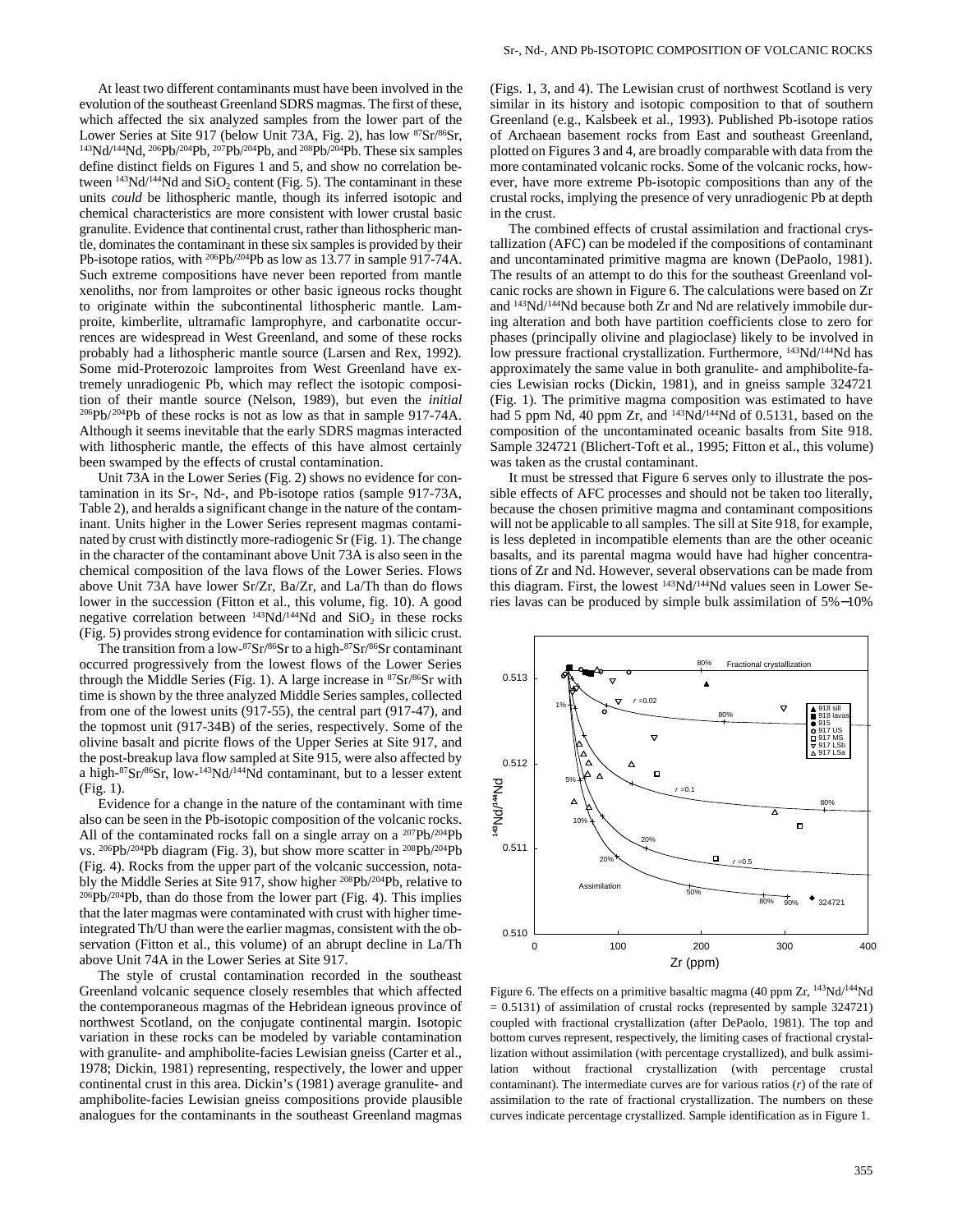of the crustal component, without significant fractional crystallization. The bulk composition of sample 324721 is not strictly appropriate for the contaminant affecting the lower lavas of the Lower Series because its 87Sr/86Sr (0.7166; Blichert-Toft et al., 1995) is much too high (Fig. 1). The composition of a more appropriate partial melt from a more mafic lower crust would probably have lower concentrations of Zr and Nd than those in 324721. Lowering the Zr and Nd contents of the crustal component by a factor of two, to values similar to those in granulite-facies Lewisian leucogneiss (Weaver and Tarney, 1980), would double the amount of contaminant required. This level of contamination is comparable to the 15% deduced by Thompson et al. (1982) for the most contaminated basalts from Skye and Mull. Second, the Middle Series silicic rocks can be modeled by similar degrees of assimilation coupled with more extensive fractional crystallization. And third, the Upper Series olivine basalt and picrite magmas show evidence for some fractional crystallization with only minor assimilation of crust.

It is not possible to apply the same calculations to Pb-isotope ratios because the most contaminated basalts have slightly more-unradiogenic Pb than any of the analyzed crustal rocks (Figs. 3, 4). This implies either that the Pb in these volcanic rocks is entirely crustal in origin, or that crustal rocks containing even more-unradiogenic Pb exist at depth but have not been sampled at the surface in East or southeast Greenland. Highly unradiogenic Pb has been reported in the 3.7 Ga Amitsoq gneiss of southwest Greenland (Moorbath et al., 1975), and, similar material, if it exists in the southeast Greenland crust, could explain the unradiogenic Pb in lava flows from the lower part of the Lower Series. This would be a less satisfactory explanation, however, for the Middle Series volcanic rocks that have assimilated crust with high 87Sr/86Sr and therefore high time-integrated Rb/Sr. Such crust is unlikely to have very low U/Pb.

The problem of apparently large proportions of crustal Pb in relatively primitive basalt was also encountered by Dickin (1981) in his study of the Tertiary volcanic rocks of Skye. Dickin (1981) noted that some rocks showing no other evidence for contamination still contained a significant proportion of crustal Pb. He proposed that magmas can be selectively contaminated with Pb due to the greater mobility of this element. The close similarity in isotopic variation in the southeast Greenland and Hebridean Tertiary igneous suites has already been noted. Both show extreme levels of isotopic contamination with continental crust, to the extent that the original mantle isotopic signatures have been completely overprinted in many otherwise primitive basalts. This is probably because the uncontaminated primitive magmas in both provinces resembled N-MORB in their low incompatible-element concentrations (Wood, 1980; Thompson et al., 1982; Fitton et al., this volume) and both were therefore extremely susceptible to the effects of contamination. Magmatism in the Hebrides and southeast Greenland was initiated contemporaneously by lithospheric extension prior to continental breakup.

By analogy with Hebridean magmatism, the contaminant affecting the southeast Greenland magmas during continental extension and breakup seems to have changed, through time, from basic granulite-facies gneiss to amphibolite-facies gneiss. It is tempting, therefore, to conclude that the magma reservoirs moved to shallower depths in the crust over this period. A similar shallowing of magma reservoirs has been proposed for the East Greenland Tertiary lava successions, on the basis of basalt phase relations, by Fram and Lesher (1997). The nature of the crustal contaminant does not necessarily relate to depth of magma storage, because both granulite- and amphibolite-facies gneisses are exposed at the surface. However, the observed pattern of contamination could only be produced in magma stored at one level in the crust if amphibolite-facies gneiss were more refractory than granulite-facies gneiss. Even if this were so, it is unlikely that such a clear temporal pattern of contamination (Fig. 1) would result.

## **CONCLUSIONS**

The magmas that gave rise to the SDRS off southeast Greenland were variably contaminated with continental crust. Volcanic rocks forming the pre-breakup succession closely resemble rocks from the Hebridean province in the nature and degree of contamination. Very low concentrations of incompatible elements made the uncontaminated primitive magmas in both provinces extremely sensitive to the effects of crustal contamination so that their original Sr-, Nd-, and Pb-isotopic ratios were easily overprinted by those of the crust. Contamination levels were generally high in the earliest SDRS magmas but declined rapidly during the final stages of continental breakup. Two distinct contaminants can be recognized in the isotopic and elemental composition of the volcanic rocks. One, with low 143Nd/144Nd and 87Sr/86Sr, may be lower crustal basic granulite-facies gneiss, whereas the other, with low <sup>143</sup>Nd/<sup>144</sup>Nd and high <sup>87</sup>Sr/<sup>86</sup>Sr, resembles upper crustal amphibolite-facies gneiss. Input from lithospheric mantle, as suggested by Holm (1988) for the onshore Tertiary volcanic rocks of East Greenland, cannot be excluded but is not required by the data. The contaminant changed with time through the pre-breakup volcanic succession; the earliest volcanic rocks were contaminated with granulite- and the later ones with amphibolite-facies gneiss. This suggests that magmas were stored at progressively shallower levels in the crust as lithospheric extension proceeded toward continental breakup.

#### **ACKNOWLEDGMENTS**

Financial support for this research was provided by the Natural Environment Research Council (grant GST/02/673). We are grateful to Anne Kelly and Vincent Gallagher, who provided expert technical assistance at SURRC, and to Charles Lesher and an anonymous reviewer for their constructive comments on the manuscript. Lotte Larsen, Mike Norry, and Andy Saunders are also thanked for helpful discussions on various aspects of the work.

## **REFERENCES**

- Barbero, L., Villaseca, C., Rogers, G., and Brown, P.E., 1995. Geochemical and isotopic disequilibrium in crustal melting: an insight from the anatectic granitoids from Toledo, Spain. *J. Geophys. Res.,* 100:15745−15765.
- Blichert-Toft, J., Rosing, M.T., Lesher, C.E., and Chauvel, C., 1995. Geochemical constraints on the origin of the late Archean Skjoldungen alkaline igneous province, SE Greenland. *J. Petrol.,* 36:515−561.
- Carter, S.R., Evensen, N.M., Hamilton, P.J., and O'Nions, R.K., 1978. Neodymium and strontium isotopic evidence for crustal contamination of continental volcanics. *Science,* 202:743−747.
- Cohen, R.S., and O'Nions, R.K., 1982. The lead, neodymium and strontium isotopic structure of ocean ridge basalts. *J. Petrol.,* 23:299−324.
- DePaolo, D.J., 1981. Trace element and isotopic effects of combined wallrock assimilation and fractional crystallization. *Earth Planet. Sci. Lett.,* 53:189−202.
- Dickin, A.P., 1981. Isotope geochemistry of Tertiary igneous rocks from the Isle of Skye, N. W. Scotland. *J. Petrol.,* 22:155−189.
- Elliott, T.R., Hawkesworth, C.J., and Grönvold, K., 1991. Dynamic melting of the Iceland plume. *Nature,* 351:201−206.
- Fitton, J.G., Saunders, A.D., Larsen, L.M., Fram, M.S., Demant, A., Sinton, C., and Leg 152 Shipboard Scientific Party, 1995. Magma sources and plumbing systems during break-up of the Southeast Greenland margin: preliminary results from ODP Leg 152. *J. Geol. Soc. London,* 152:985− 990.
- Fram, M.S., and Lesher, C.E., 1997. Generation and polybaric differentiation of East Greenland Early Tertiary flood basalts. *J. Petrol.,* 38:231–275.
- Furman, T., Frey, F.A., and Park, K.H., 1991. Chemical constraints on the petrogenesis of mildly alkaline lavas from Vestmannaeyjar, Iceland; the Eldfell (1973) and Surtsey (1963−1967) eruptions. *Contrib. Mineral. Petrol.,* 109:19−37.